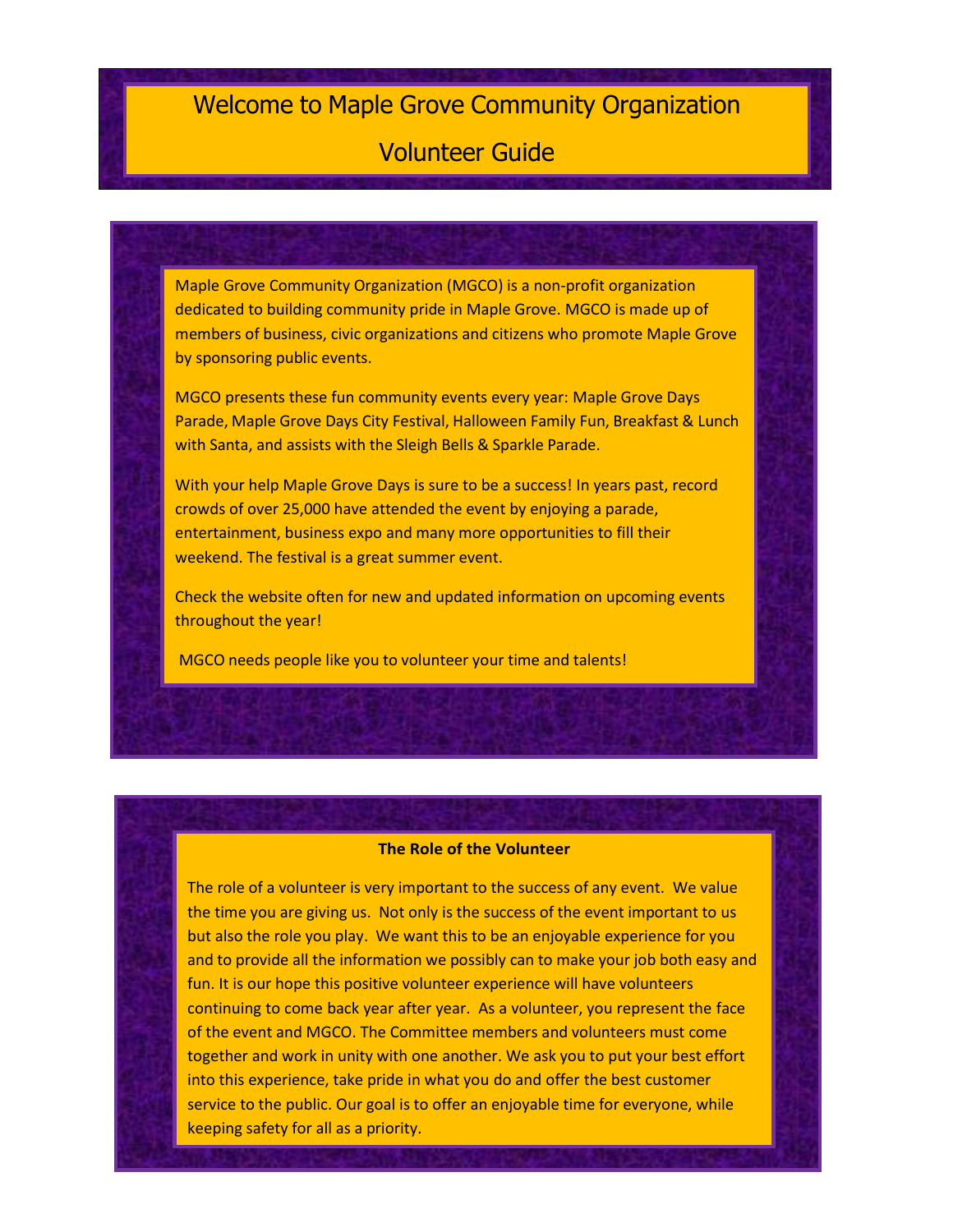### Volunteer Information

The Maple Grove Days Mandatory Volunteer Training & Information Meeting is Tuesday, July 12<sup>th</sup>. The event will start at 6:00pm at the Maple Grove Community Center where people will have an opportunity to pick up their volunteer t-shirt with important announcements at 6:30pm.

As you arrive for duties on Saturday of Maple Grove Days, all volunteers must check in at the Volunteer/Information Booth located by the Hockey Arena doors at the Community Center,

Please plan to arrive 15 minutes prior to your shift. Volunteer Coordinator Brandon Vreeman.

## Volunteer Parking

Volunteers will be issued a parking pass for the MG Community Center. Please park in the NW parking lot only. At the end of your shift, your vehicle MUST be moved to allow space for the next shift. It is suggested you carpool, when possible, as **parking is very limited**.

## Volunteer Weather Emergency Procedure

What should the volunteer do in case of an emergency?

Maple Grove Community Organization works with the Maple Grove Fire Department and the Maple Grove Police Department from their command hub: Emergency Operation Center (EOC) located in the MG Government Center. EOC monitors the weather throughout our events and makes recommendations to the actions MGCO should take in the event of a weather emergency. Communication from the EOC is done through radio system with MGCO Chairperson's and the Information Booth. Should you have weather concerns during any Maple Grove Days events, please follow the procedure below as well as use common sense actions. Should you have any questions regarding procedures prior to the event, please contact the volunteer coordinator, Brandon Vreeman: [volunteers@mgco.org.](mailto:volunteers@mgco.org) On the **day of the event** you should **direct all your questions tothe Information Booth**

Should you need to take immediate cover during events at the Maple Grove Community Center (MGCC), please enter the building and follow instructions from staff. For the Bed Races, Truck Show, Town Green, Car Show volunteers, or in the absences of other directions, go to the lower level, inner wall of the Parking Ramp by the library.

If you are volunteering at an offsite event, please head to the nearest shelter building. If there is not a shelter available, go to the closest covered area or in a ditch for protection until the weather clears and the situation becomes safe.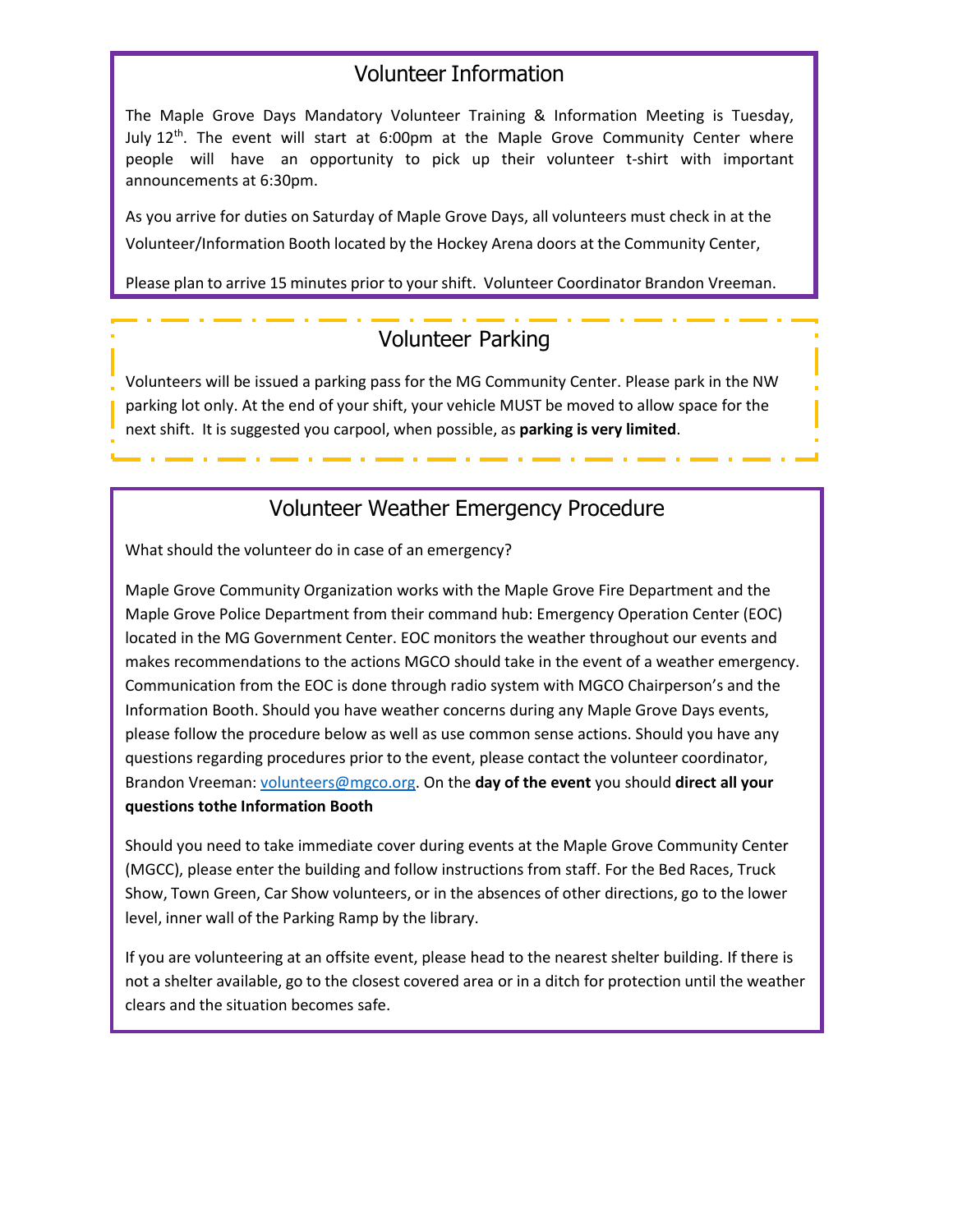# All Other Volunteer Emergency Procedure

In addition to monitoring the weather, EOC monitors all Chairperson's radio communications during the event. From this communication system, it allows for immediate response to any type of emergency call at all event locations. MGD's Chairperson also has available direct numbers to EOC staff, should an emergency require data privacy procedures.

As a volunteer, you are not expected to step into and handle an emergency situation. Your first action should be to determine if this emergency is life-threatening. If so, **dial 911 immediately**! If it is not a life-threatening situation Follow the guidelines below:

- Locate a Chairperson (bright pink Chairperson t-shirt) or report to the Information Booth.
- Give specific information about the occurrence: location, type of situation, number of persons involved, and action needed (example: police response, fire response, first aid).

The Chairperson will take responsibility of the situation and make all required contacts through communications with the EOC. Decisions and actions will be determined by the EOC.

### **LOST CHILD SITUATION**

If you come across a child that appears to have lost his or her parent/guardian, it is critical to never move the child! If you are unable to locate the Police, a Committee Chairperson, or other volunteer from where you are, please ask someone nearby to do so immediately by going to the Information Booth with directions on where you and what the child is wearing. The EOC can be contacted directly from the Information Booth. Stay with the child until the police arrive and can take control of the situation.

It is from the cooperation of the Maple Grove Police Department and Fire Department that all situations will be handled in a timely manner. Correct responses to the emergency will be determined by the EOC representative. Data Privacy Act will be respected and followed by all representatives of MGCO.

In case of a Medical Emergency use the following guidelines:

- Call 911 Immediately
- Survey the area and look for potential dangers
- Do NOT move the person. Make them as comfortable as possible without moving them
- Notify nearest official or Chairpersons
- Stay at the scene until medical personnel arrive
- Try to keep area clear of onlookers
- Do NOT administer medical attention or first aid unless you are certified to do so.